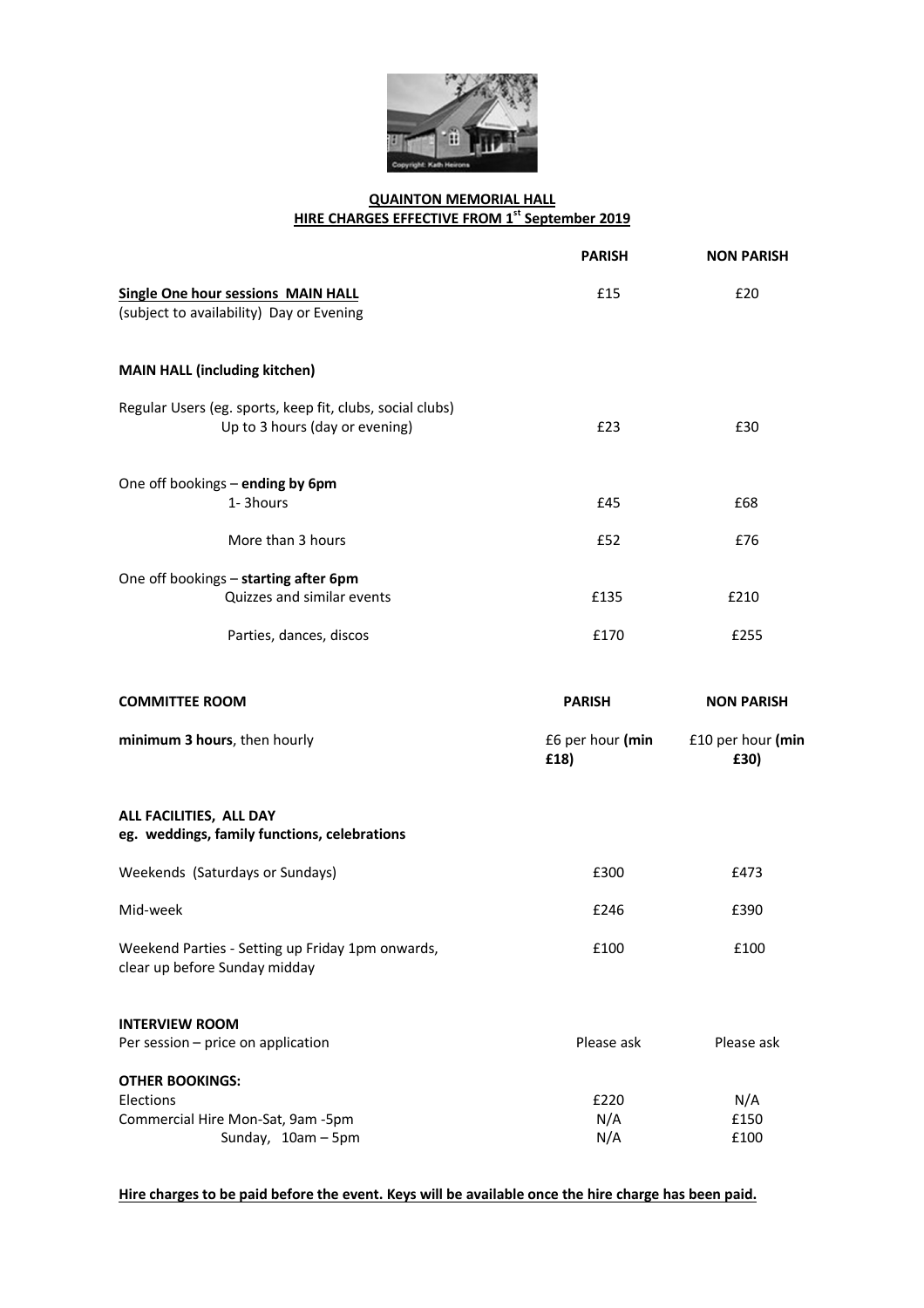#### **CANCELLATION CHARGE**

For cancellations **more than 1 month** in advance of the event , there is no charge and any deposit paid will be refunded in full.

For cancellations **more than 7 days but less than a month** in advance of the event , a charge of 50% of the hire charge is made, offset by any deposit already paid.

For cancellations **within 7 days** of the event, a charge of 75% of the hire charge is made, offset by any deposit already paid.

In each case, any cancellation charges made will be reduced by the value of any alternative income achievable on re-letting the space

In all cases refunds for cancellation will attract a £5 administration charge.

Regular users – to avoid cancellation charges please notify the booking clerk in writing or by email of any cancellations at least 24 hours before the hire. QMH will use discretion in levying fees made for notification of cancellations made after this time.

### **DEPOSITS**

| Weddings, parties after 6 pm,<br>(to be paid at time of booking) | £250 |
|------------------------------------------------------------------|------|
| All other hires<br>(to be paid at time of booking)               | £50  |

#### **Notes**

Parish rate applies to hires by residents of Quainton Parish (as defined by the electoral register) for personal use or where it can be shown clearly that the majority of users within the hire are themselves residents.

Main Hall hire includes use of the kitchen and in the case of evening events and trade shows/training days use, when required, of the servery/bar.

The kitchen will be available to Committee Room hirers at no extra charge at times when not in use by Main Hall users. In instances where the kitchen is in use, Committee Room users may use the tea and coffee making facilities in the servery.

#### **Additional charges**

Call out of hall staff to reset the fire panel/kill fire bells through a false alarm howsoever caused (note the use of smoke machines in the main hall and (illegal) smoking in the toilets will cause the alarms to go off)

£25